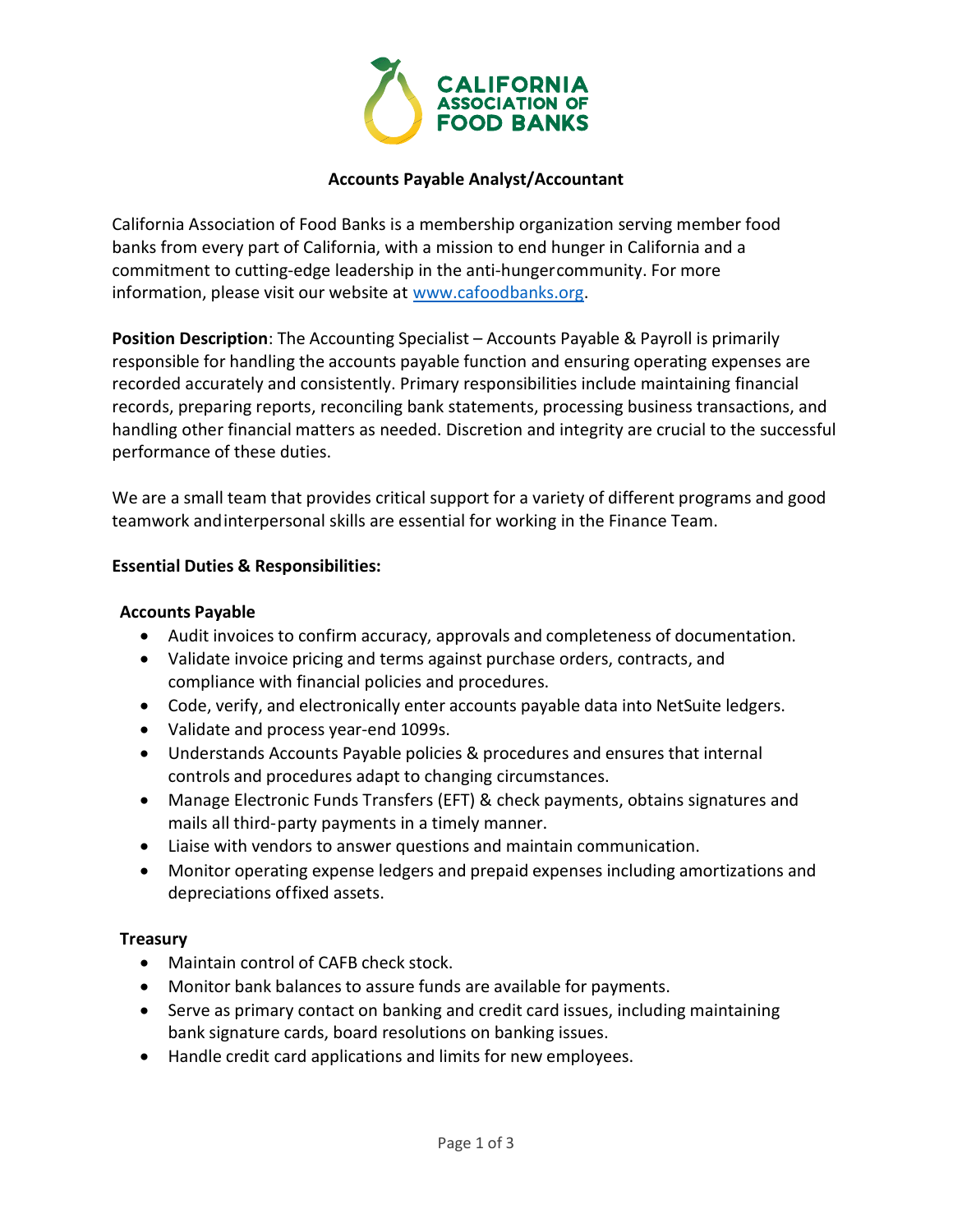### Accounts Receivable

- Serve as primary back-up for Accounts Receivable Accountant. Fulfills all job duties during absences and provides assistance during periods of high volume.
- Reconcile accrued receivables accounts and prepares correcting entries as needed.

#### General

- Prepare monthly accounting entries for and reconciles various Balance Sheet Accounts.
- Assist with monthly close journal entries.
- Serve as Net Suite Subject Matter Expert in areas of banking, accounts payables, accounts receivables, bank reconciliations, and payroll accounting.
- Review and recommend modifications to accounting systems and procedures.
- Responsible for ensuring integrity and organization of CAFB digital accounting files.
- Complete special projects as needed.
- Other miscellaneous duties assigned by CFO and Accounting Supervisor.

#### Qualifications

- Teamwork is essential to working in the CAFB Finance Team
- Service mentality, understanding that the primary objective of the Finance Team is to serve CAFB Program staff and CAFB Member Food Banks
- Strong Excel skills and command of entire MS Office Suite (Word, Outlook, Power Point, etc.)
- Demonstrated experience with accounts payable
- Knowledge of accounting principles
- Attention to detail and accuracy
- Ability to work in fast-paced, high-volume environment
- Positive, professional communication skills
- Good organizational and time management skills
- Commitment to the mission of CAFB

#### Work Environment

- Office Environment
	- $\circ$  This job operates in an office environment. This role routinely uses standard office equipment such as computers, phones, photocopiers, filing cabinets and fax machines.
- Physical Demands
	- $\circ$  The physical demands described here are representative of those that must be met by an employee to successfully perform the essential functions of this job.
	- $\circ$  While performing the duties of this job, the employee is regularly required to talk or hear. This is a largely sedentary role; however, the employee will also be required to file. This requires the ability to lift up to 30 pounds, opening filing cabinets and bending or standing on a stool as necessary.